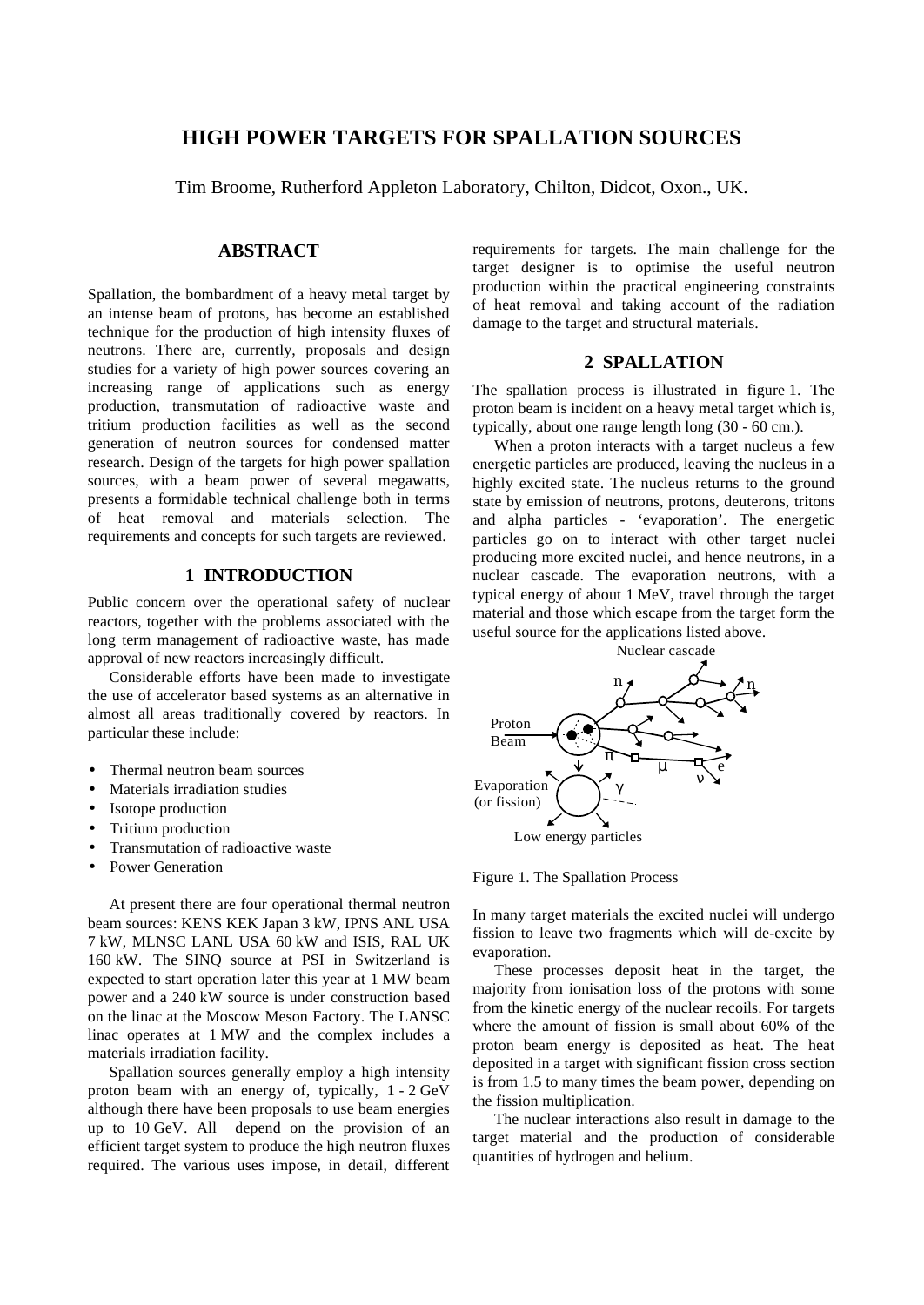Several computer codes have been developed to calculate the complete physics of the spallation process and transport of the secondary particles. The most commonly used being based on the HETC [1] package. These have flexible 3 D geometry packages which allow the inclusion of full engineering details in the calculations.

# **3 TARGET MATERIALS**

For a thick target the dependence of the yield of neutrons per proton as a function of proton beam energy (E GeV) and target material (atomic mass number A) is given by [2]:

$$
Yield = 0.1 (A+20) (E-0.12) (A < 238)
$$
  
= 50 (E-0.120) (Fissionable targets)

The desirable properties of a spallation target material are:

- High Atomic number
- High density

.

- High/Low melting point (solid/liquid)
- High thermal conductivity
- Chemically inert, low corrosion
- Resistance to radiation damage
- Low resonance integral for neutron absorption
- (Low absorption for thermal neutrons) see section 6
- Good availability and low price

The most important property is high atomic number to maximise the neutron production. The usual materials considered are tungsten and tantalum (and their alloys) for solid targets. Liquid metals considered have been lead, lead/bismuth eutectic and, more recently, mercury.

The advantage of a fissionable material is clear in this respect. To date targets made from uranium have been operated at KENS, ISIS (depleted) and IPNS (both depleted, D, and enriched, E). However, the problems associated with radiation damage have led to limited operational lifetimes [3] as shown in the table below. Metallic uranium is not suitable for high power sources.

| Target | Lifetime<br><b>MWdays</b> | Target         | Lifetime<br><b>MWdays</b> |
|--------|---------------------------|----------------|---------------------------|
| ISIS.1 | 3.08                      | ISIS.6         | 4.20                      |
| ISIS.2 | 1.77                      | ISIS.7         | 3.57                      |
| ISIS.3 | 5.83                      | ISIS.9         | 3.77                      |
| ISIS.4 | 4.63                      | <b>IPNS.D1</b> | 4.5                       |
| ISIS.5 | 9.85                      | IPNS.E1        | 2.52                      |

Use of uranium nitride has been proposed for enriched targets [4]. There is, however, very little known about the behaviour of this material in high intensity proton beams. Also there are quite severe problems to overcome

to get approval to use targets containing many critical masses of fissionable materials.

### **4 TARGET COOLING**

The distribution of power deposited along a lead target for a 10 cm diameter beam is shown in figure 2.



Figure 2. The power deposited along a lead target.

The limit to heat removal is the peak power density in the target and the maximum which can be handled in practical systems is about 4 MW/litre.

The majority of the heat is deposited by the incident proton beam and so for a given beam power the heat distribution in the target can be adjusted by changing the beam energy or current density. Figure 3 shows the peak power density in a Tungsten target as a function of proton energy [5] for a 7 cm diameter beam.



Figure 3. The variation of peak power density with proton beam energy.

Changing the current density can be accomplished by changing the beam size or profile. Figure 4 shows the variation of peak power density in a lead target for a variety of beam profiles and cross sections for a proton energy of 1334 MeV.

The quantity which gives a reliable measure of the heating problem is the current density in the beam. Above about  $80 \mu \text{Acm}^2$  the heat removal becomes problematic.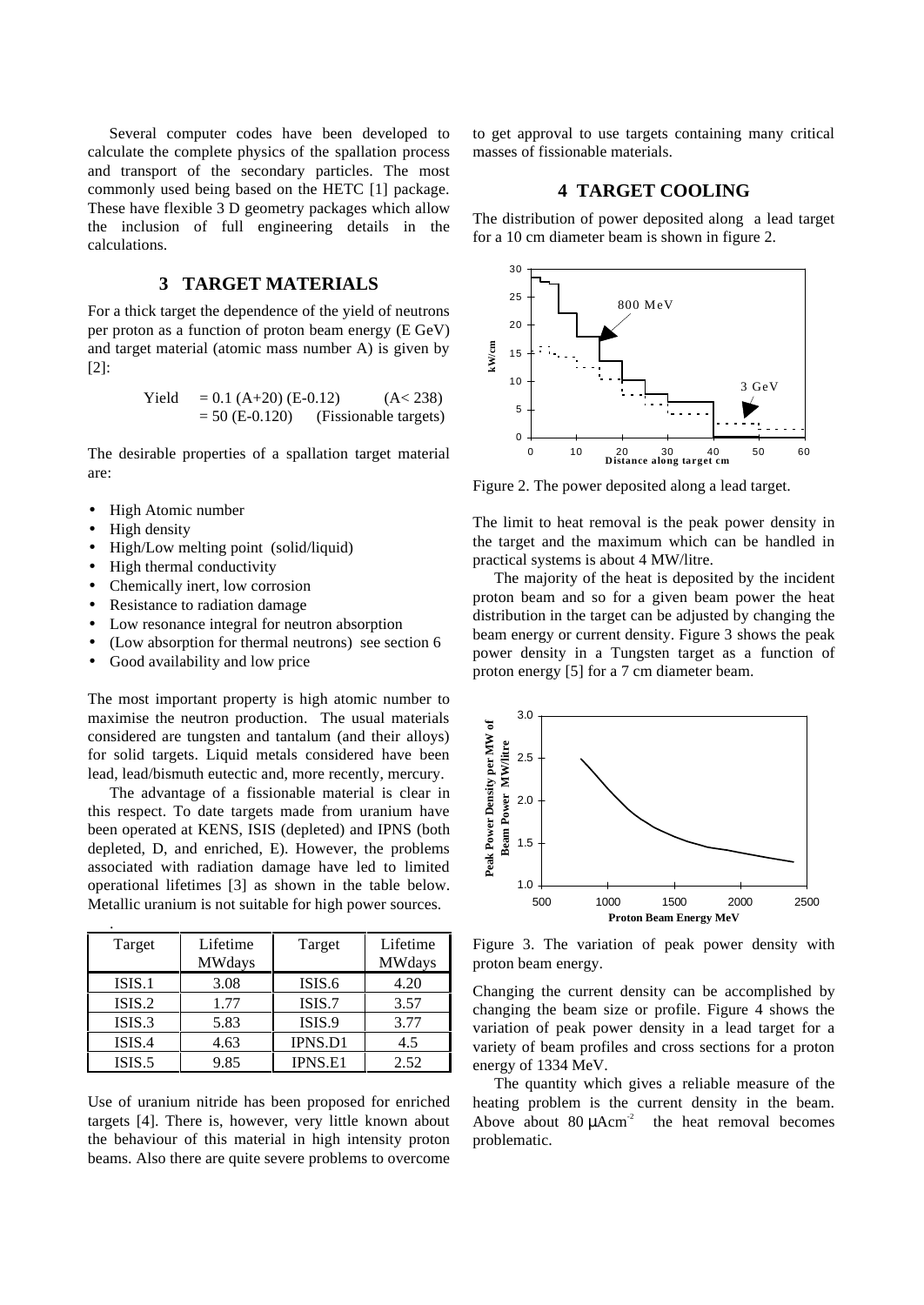

Figure 4. The variation of peak power deposited with beam profile and cross section.

Reducing the power density in the target by changing the beam characteristics will result in a larger target which in some applications is undesirable. There is a limit to the size of proton beams which can be considered practical as well as engineering constraints on the target size.

# **5 RADIATION DAMAGE**

The damage to the target material and containers is generally manifested by embrittlement and has been reviewed in reference [6]. The consequences are a finite lifetime for the target. While a liquid metal target is a natural way of reducing the impact on the target itself, the damage to the target container still remains. As with heat removal, it is the density of interactions which is the crucial factor in determining the effects of radiation damage, so the effects can be reduced, for a given beam power, by increasing the proton beam size or energy. Again the proton current density is a very useful measure of the scale of the effects.

There is limited data available for irradiation effects on materials in a high intensity proton beam. The radiation field in a spallation target leads to much higher production of hydrogen and helium than typical of a reactor. This, and high transmutation rates, makes extrapolation from reactor data very uncertain.

An extensive experiment to measure radiation damage effects in most materials of interest to spallation sources will take place at LAMPF, starting this yea, as part of the Accelerator Production of Tritium (APT) project at Los Alamos [10].

The first ISIS target, irradiated for 60 MWdays, will be dismantled for detailed analysis at KFA Jülich this year. The peak temperature of this target doubled during operation due to the effects of irradiation.

There is considerable scope for development of new alloys suitable for spallation targets and this is the most likely area for improvement in performance in the future.

### **6 CONTINUOUS AND PULSED SOURCES**

#### *6.1 Fast pulse sources*

A particular problem exists for targets on pulsed sources. When the duration of the pulse is short the heat is deposited faster than it can be conducted away. The resulting fast temperature rise in a solid target produces high transient thermal stress waves (sometime known as thermal shock). Typically, this will be an important consideration for pulse lengths less than a few microseconds. This effect is also a problem in liquid metal targets where the liquid transmits pressure waves to the target container resulting in high stresses. This is a major concern for the ESS mercury target [7]. Transient thermal stresses may well be the ultimate limit for the power of fast pulsed sources.

A fast pulsed spallation source to provide thermal neutron beams for condensed matter research uses small, typically 0.5 - 1 litre hydrogenous moderators to slow down the fast neutrons from the target. They are sized to maintain short pulses  $(10 - 150 \,\mu s \,$  fwhm) and the designs incorporate neutron absorbers to eliminate neutrons moderated by coolant and the reflectors. In this case thermal neutron absorption in the target material is a positive advantage. These systems also require the target to be as compact as possible to maintain high neutron fluxes feeding the small moderators. Increasing the target size leads to a reduction on the neutron beam fluxes.

### *6.2 Continuous and quasi-continuous source.*

For continuous and quasi-continuous spallation sources (pulse lengths  $\sim$ 200 µs or greater) the heat loading does not lead to the potentially high transient thermal stresses of the fast pulse targets. The total number of neutrons produced becomes a crucial quantity and minimum neutron absorption is then vital. This can be achieved by optimisation of the geometry and choice of target material.

For these sources a more extended target generally has less of a penalty in neutron flux than in the case of fast pulsed sources. The consideration of neutron economy is very similar to that in reactor design.

# **7 SOLID WATER COOLED TARGETS**

## *7.1 Solid targets*

All currently operating spallation sources use solid water cooled targets. The TRIUMF facility has a water cooled lead target/beam stop in which the lead melts in the beam region. Low power targets such as KENS and MLNSC at Los Alamos use solid blocks with edge cooling. This technique can be extended to a beam power of about 300 kW as in the AUSTRON study [8]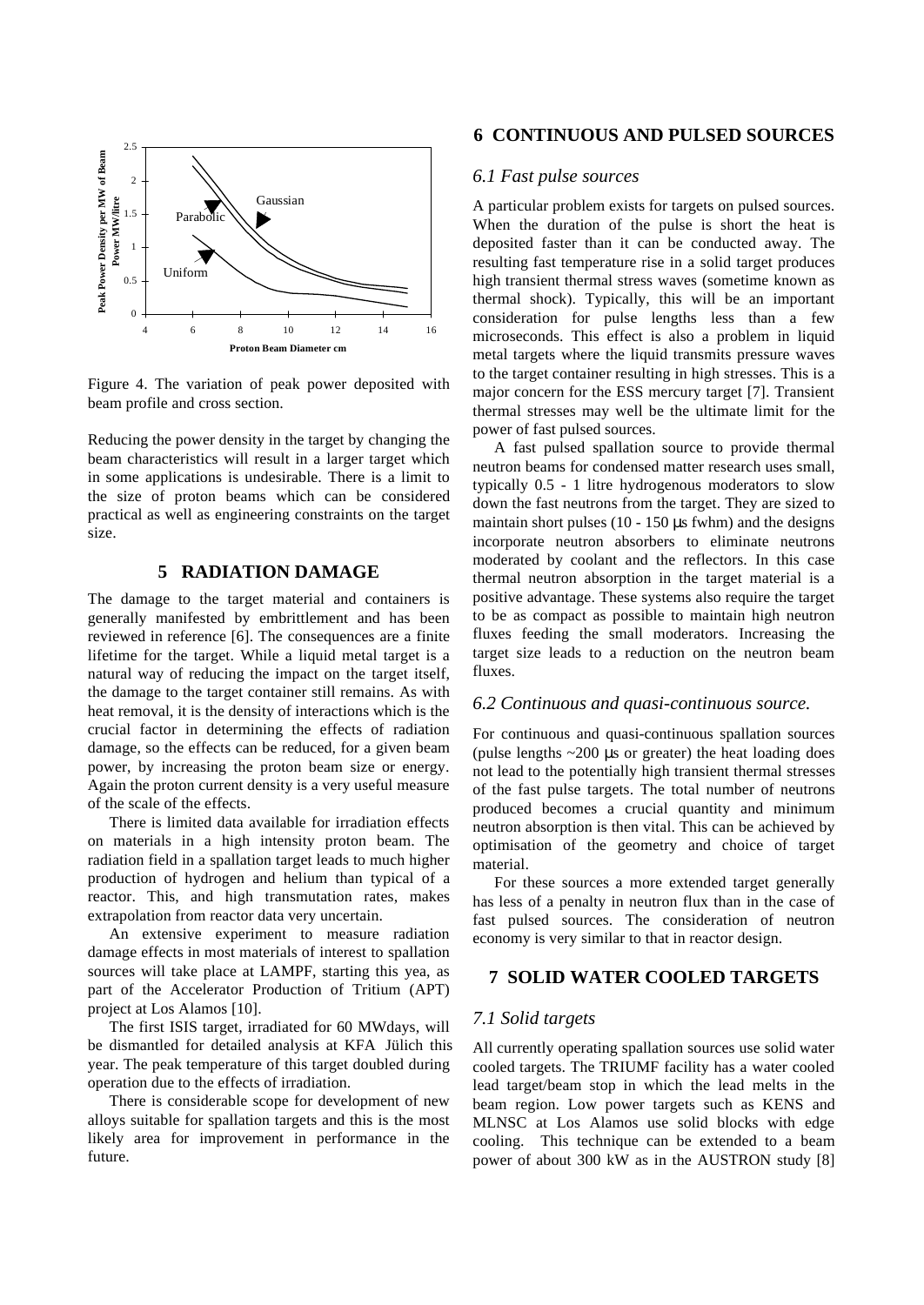but is inadequate for much higher power beams. Several designs have been developed which segment the target material into plates, rods or spheres. Examples are described below.

#### *7.2 Plate targets*

A schematic diagram of the ISIS target is shown in figure 5. This is typical of plate targets. A stack of plates containing a disc of target material (either tantalum or depleted uranium) is cooled by pressurised water flowing in the 1.75 mm wide gaps between them. The complicated flow arrangement of this target has been designed specifically to give sufficient sensitivity that flow and pressure drop monitoring can detect small  $\leq 0.2$ mm) reduction in the cooling gaps as the target material swells. Also this target has an independent water circuit which cools the edges of the plates. This has sufficient capacity to remove the heat from radioactive decay after proton beam turn off



Figure 5. A schematic view of the ISIS target.

A design for a tantalum plate target has been developed for the 5 MW beam of the European Spallation Source study. The principal difference between this and the ISIS target is the thickness of the plates.

#### *7.3 Rod targets*

Rod bundles have been used in many reactor designs and this concept has been adopted for the initial target at the SINQ [9] source at PSI.

This is a continuous source and so a low neutron absorption cross section in the target is crucial. The target material chosen is Zircaloy where the low absorption more than compensates for its relatively low atomic mass compared to tantalum or tungsten both of which have substantial absorption cross sections. The target will be developed to use rods made from aluminium tubes filled with lead. Finally a liquid lead, or lead/bismuth target will be used.

Rods are also proposed for the target design of the APT project at Los Alamos [10]. This envisages a 150 MW proton beam at 1.3 GeV which gives 95 MW of heat in the target. To give acceptable power density in the target the proton beam cross section will be 160 cm high by 16 cm wide. This is equivalent to a proton current density of  $45 \mu \text{Acm}^2$  which is about the same as the current density in the existing LAMPF beam stop. So despite the enormous beam power proposed the target does not demand new technology.

The target will be constructed from bundles of tungsten rods about 3 mm in diameter 22 cm long, each tube containing typically 100 rods. Tubes are stacked to give target layers 180 cm high, 25 cm wide and 4 cm thick with a gap between layers. Neutrons produced in the tungsten then escape via these gaps. This design reduces the path length of neutrons in the target material which compensates for the relatively high neutron absorption in tungsten.



Figure 6. The SINQ target concepts

An alternative to be used for the MLNSC upgrade target and the proposed LPSS [11] source is to have tungsten rods enclosed in helium filled Inconel 718 tubes. The design only relies on radial conduction and so is tolerant of brittle fracture of the tungsten.

### *7.4 Rotating targets*

An alternative way of reducing the power density in the target is to use a rotating wheel. The wheel diameter is typically 1 - 2 m with the proton beam incident on the rim. The speed of rotation is chosen such that an element of the target is fully cooled during one revolution. This concept was studied extensively in the SNQ project [12] and while it has the potential for very high beam powers the target systems are mechanically very complex. The engineering of the rotating seals for the services and the design of the remote handling required are both demanding engineering challenges.

## **8 LIQUID METAL TARGETS**

Liquid metal targets have several advantages. The mean density of the target is not diluted by coolant. They